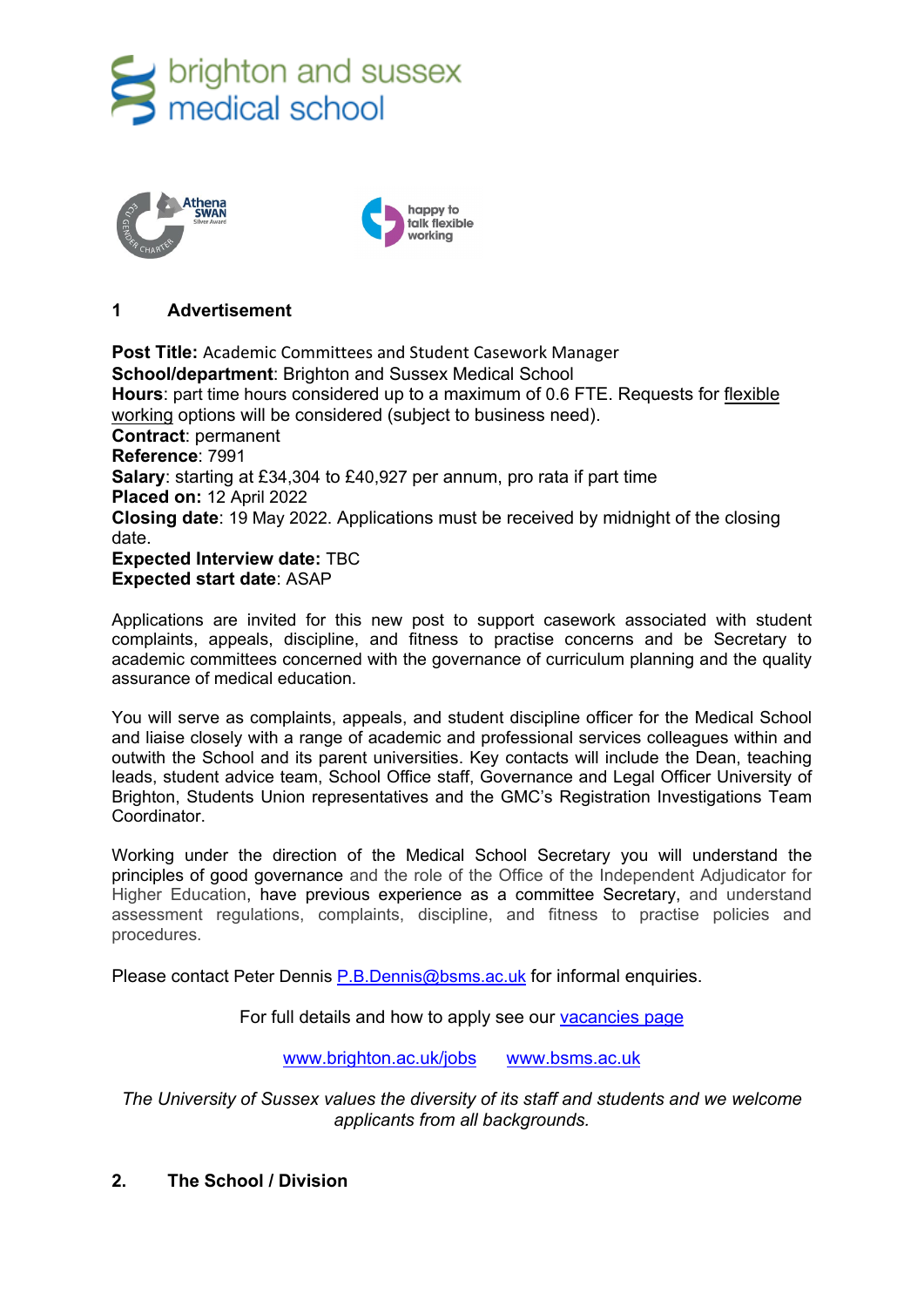Please find further information regarding the school/division at [www.bsms.ac.uk](http://www.bsms.ac.uk/)

## **3. Job Description**

**Job Description for the post of:** Academic Committees and Student Casework Manager

| Department:             | <b>BSMS</b> - Professional Services                   |
|-------------------------|-------------------------------------------------------|
| Location:               | Watson Building, University of Brighton Falmer campus |
| Grade: 7                |                                                       |
| <b>Responsible to:</b>  | <b>Medical School Secretary</b>                       |
| <b>Responsible for:</b> | N/A                                                   |

#### **Role description:**

To support committees concerned with curriculum planning and quality assurance and undertake casework in matters of student complaints, appeals, discipline, and fitness to practise ensuring cases are progressed in compliance with policies and procedures.

\_\_\_\_\_\_\_\_\_\_\_\_\_\_\_\_\_\_\_\_\_\_\_\_\_\_\_\_\_\_\_\_\_\_\_\_\_\_\_\_\_\_\_\_\_\_\_\_\_\_\_\_\_\_\_\_\_\_\_\_\_\_\_\_\_\_\_\_\_\_\_\_\_\_\_\_\_\_\_

#### **PRINCIPAL ACCOUNTABILITIES**

- 1. Act as Secretary to those committees concerned with curriculum planning and quality assurance: Academic Board, Curriculum Management Board, Curriculum Development and Strategy Group.
- 2. Serve as complaints, appeals, and student discipline officer for the medical school.
- 3. Serve as investigating officer for student fitness to practise concerns.
- 4. Ensure compliance with all relevant legislation and University policies, interpreting the same and advising on their practical application.
- 5. Work in partnership with other key stakeholders to ensure seamless service.
- 6. Manage, promote and maintain high quality professional service, engendering a culture of continuous improvement.

#### **KEY RESPONSIBILITIES**

#### **1. Management and Leadership**

1.1 Ensure key stakeholders' understanding and application of operational standards are embedded in the culture and methods of working.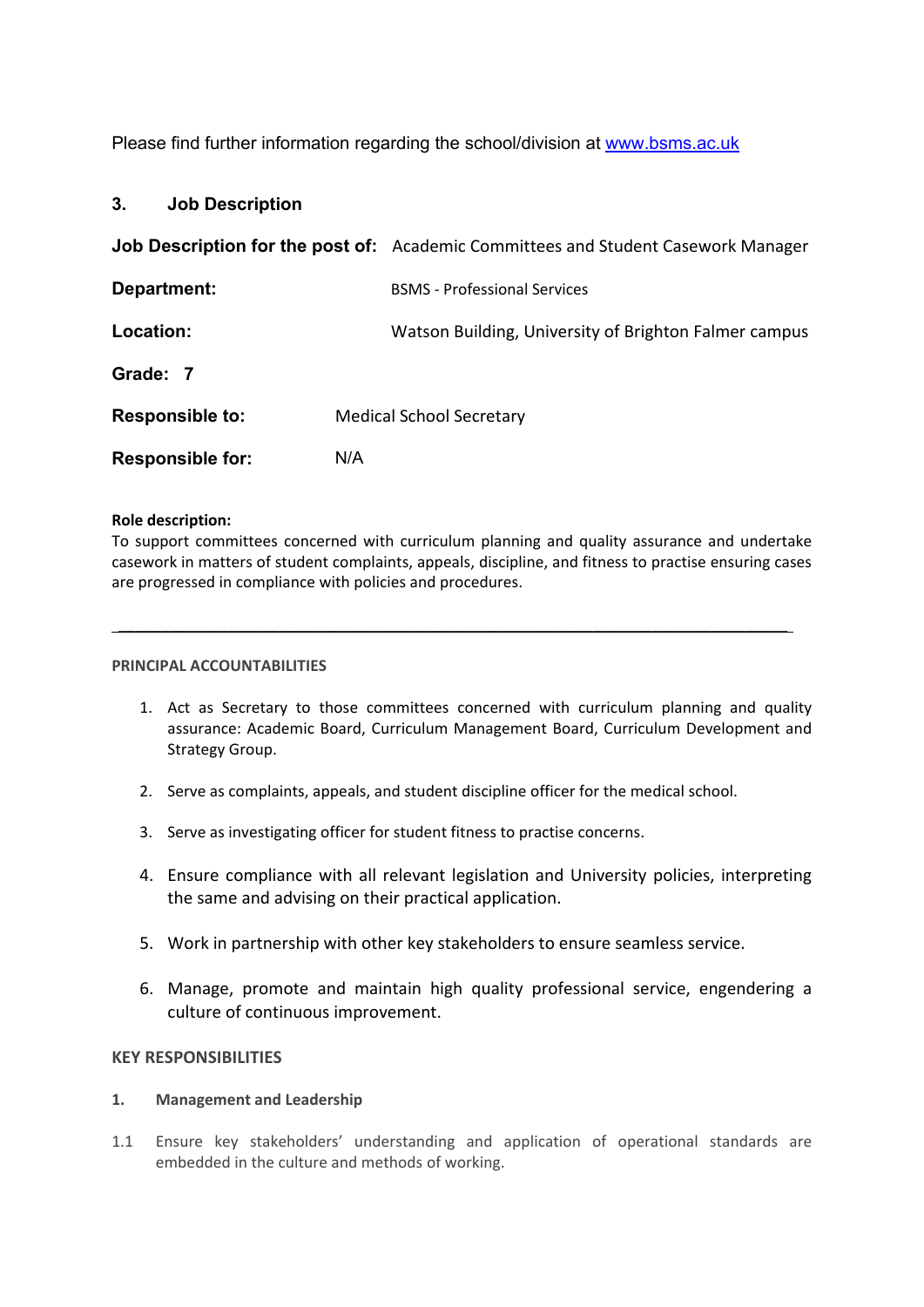- 1.2 Support the development of others, providing training and coaching to explain policies, principles and procedures.
- 1.3 Support the Medical School Secretary to foster an ethos of continuous improvement.

## **2. Service Delivery**

- 2.1 Working within university policy and procedure, undertake day-to-day management of casework, ensuring the timely production of outcomes and reports, and effective liaison with students.
- 2.2 Ensure effective systems and procedures are in place to support the achievement of turnaround times in accordance with relevant policy and procedure.
- 2.3 When investigating a case, liaise with academic and professional service colleagues to ensure cross-organisational issues are identified, necessary action taken and then resolved.
- 2.4 Flag institutional risks which arise during the course of an investigation, and work with colleagues across the University to mitigate further risk.
- 2.5 Maintain appropriate records and documentation commensurate with policy and procedure and internal and external reporting requirements.
- 2.6 Plan and implement improvements to systems and procedures to ensure effective administration.
- 2.7 Provide reports internally and externally as appropriate. Undertake analysis, interpretation and presentation of standard data to inform decisions.
- 2.8 Identify critical issues when resolving problems and use university policy and procedure to support the application of appropriate resolutions.
- 2.9 Work in a flexible manner, responding to the varying demands of the different elements of the portfolio across the annual cycle.

## **3. Policy and Procedure**

- 3.1 Provide comprehensive and timely information to senior staff on casework as required, and provide expert advice to ensure compliance with procedures.
- 3.2 Contribute to policy decisions and improvement.

#### **4. Customers and Stakeholders**

4.1 Proactively work with internal and external stakeholders or students to ensure effective service delivery, exchange information and provide data to inform decisions as necessary, showing appropriate sensitivity when needed.

#### **5. Committee Secretary**

- 5.1 Act as Secretary to the school's Academic Board, Curriculum Management Board and Curriculum Strategy and Development Group.
- 5.2 Prepare agendas and papers for meetings, produce accurate minutes and ensure actions are completed.
- 5.3 Preparation of committee papers will entail detailed work including commissioning papers from others, processing of external examiner nominations, keeping accurate records of examiners' tenure, and processing staff award nominations.

To carry out any other duties that are within the employee's skills and abilities whenever reasonably instructed.

This Job Description sets out current duties of the post that may vary from time to time without changing the general character of the post or level of responsibility entailed.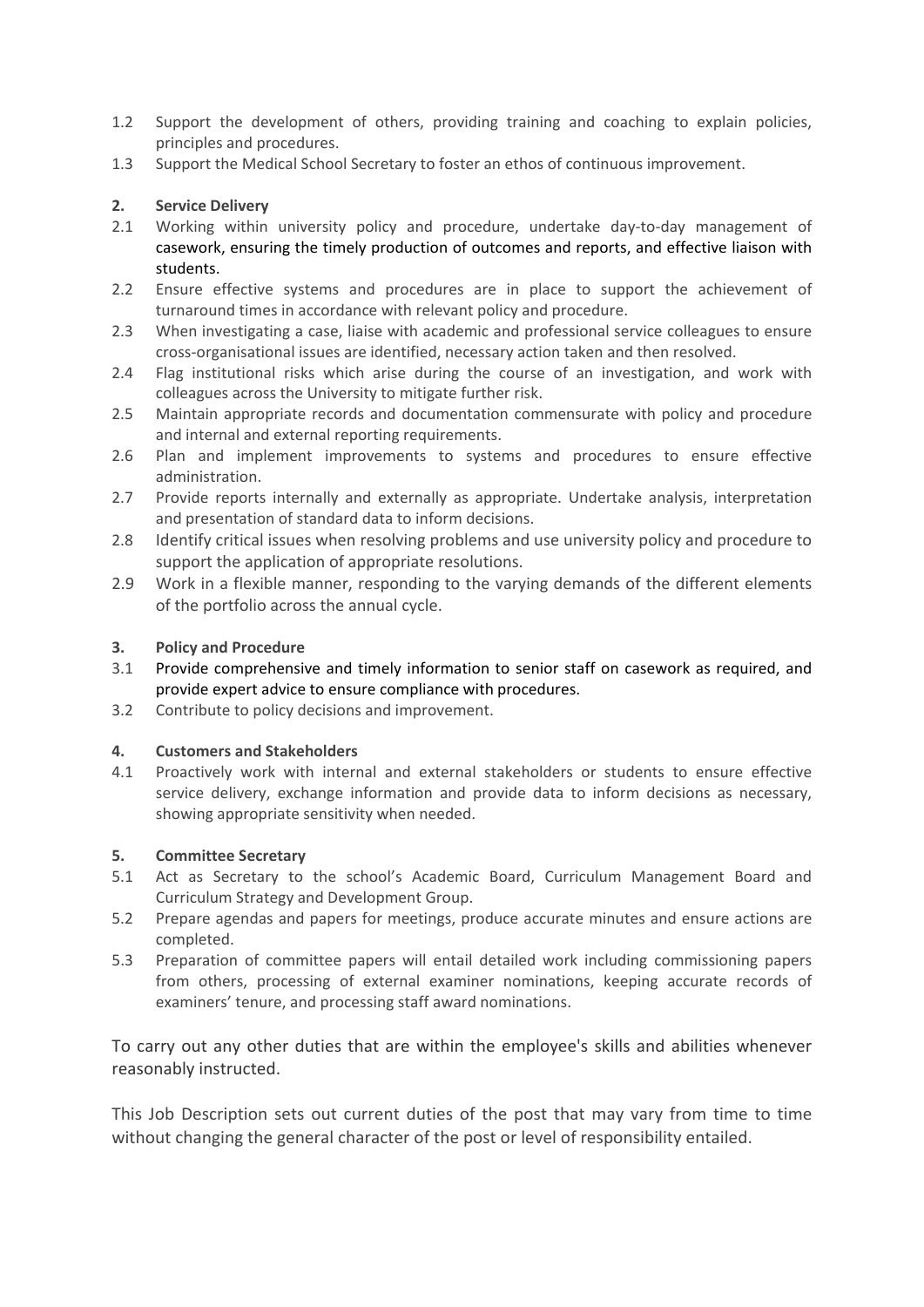## **INDICATIVE PERFORMANCE CRITERIA**

- Responsible for the achievement of the medical school's primary aim to provide the highest quality education and learning experience for its students to help them provide excellent care for their future patients.
- The post holder reports to the Medical School Secretary, working under general direction within a clear framework the post holder will manage their own work to achieve their agreed objectives. The role holder will play a key role in supporting colleagues to achieve the strategic and operational goals of the University, Professional Services & the School. The post holder is expected to work collaboratively across the Universities and with key stakeholders to deliver single team working that efficiently and effectively supports the achievement of those goals and objectives.
- Support achievement of the School's compliance with all applicable statutory and regulatory compliance obligations, including (but not limited to): the GMC's Duties of a Doctor, Prevent Duty, Data Protection, Competition and Markets Authority requirements and equal opportunities, as appropriate to the grade and role. Additionally, to promote good practice in relation to University policy, procedure and guidance in relation to those compliance matters in respect of students, staff and other relevant parties.
- Balance effectiveness and cost-efficiency to support the University's strategic aim to achieve a world-class standard of teaching and research by managing our resources effectively and efficiently.

## **PERSON SPECIFICATION**

#### **ESSENTIAL CRITERIA**

- 1. [minimum level of education required to successful perform the role e.g. Normally educated to degree level, or other equivalent qualification, or relevant level of experience.
- 2. A detailed practical knowledge and understanding of assessment regulations, complaints, discipline, and fitness to practise policies and procedures or similar.
- 3. An understanding of the role of the Office of the Independent Adjudicator for Higher **Education**
- 4. Effective management skills.
- 5. Well-developed oral and written communication skills with the ability to present policy and procedure in a way that can be understood by an audience.
- 6. An understanding of the principles of good governance as it relates to higher education.
- 7. Planning and organisational skills commensurate with the role of a Committee Secretary.
- 8. Well-developed interpersonal skills with the ability to effectively influence and build and develop working relationships.